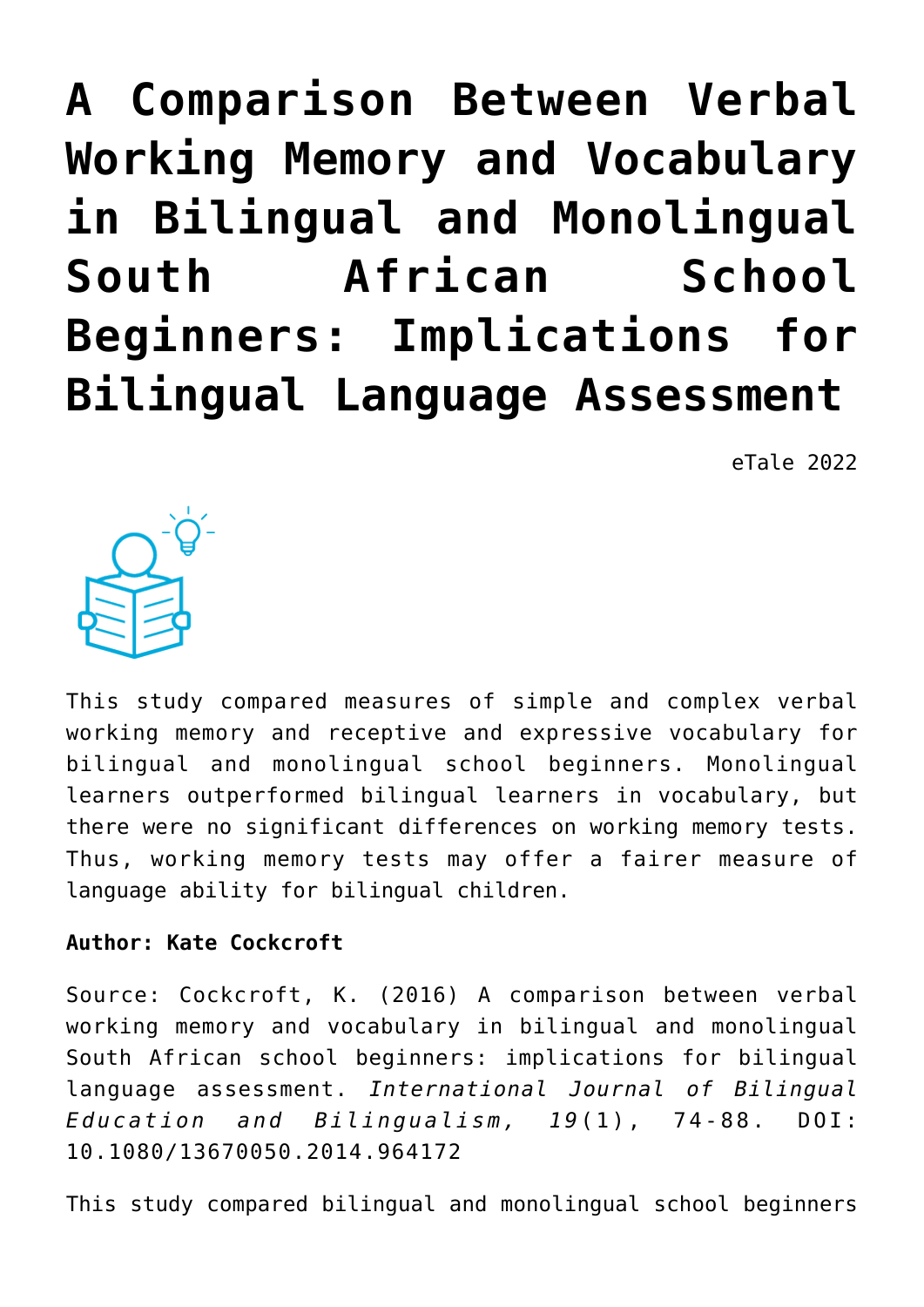on measures of simple and complex verbal working memory and receptive and expressive vocabulary. Participants comprised 120 school beginners (English first- and second-language speakers) who were being educated in English. Monolingual learners outperformed bilingual learners in vocabulary, but there were no significant differences on working memory tests. Thus, working memory tests may offer a fairer measure of language ability for bilingual children.

- Vocabulary tests are typically used to assess language learning in children, although bilingual children underperform on such tests.
- Bilingual children develop vocabulary slower than monolingual learners; thus, vocabulary tests alone are unlikely to provide an accurate representation of the bilingual child's language learning.
- Working memory tests may provide a fairer means of evaluating bilingual language learning than tests of vocabulary.
- In South Africa, 79% of the population speak South African languages as their mother tongue rather than English. However, language tests are usually conducted in English.

### **Benefits of using working memory tests**

- Procedures and stimuli are typically designed to be equally unfamiliar to all testees and are based on material that is either not explicitly taught (such as non-words) or very well learned (such as digits and letters).
- Tests of working memory evaluate the passive, short-term storage of the verbal-based phonological loop and/or the visuospatial sketchpad (known as 'simple' verbal/visuospatial working memory), as well as the active central executive (or 'complex' verbal or visuospatial working memory).
- Phonological loop tasks are implicated in vocabulary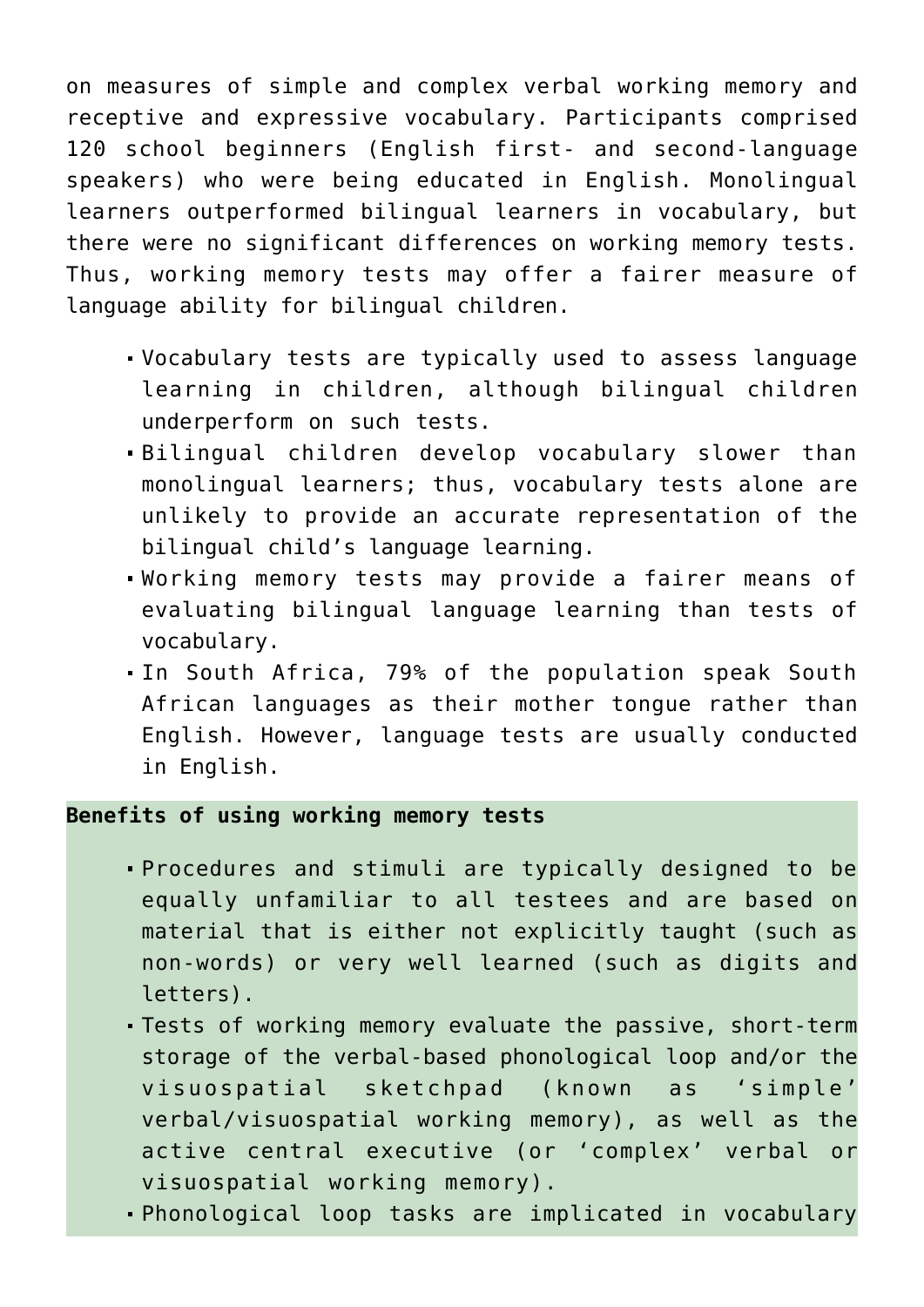

**The study**

The purpose of this study was to compare performance on tests of simple and complex verbal working memory and receptive and expressive vocabulary in monolingual learners' mother tongue and bilingual learners' second language. The aim was to determine whether verbal working memory tests provide a fairer means of assessing bilingual language-learning than measures of vocabulary.

**Participants** were 120 first-grade students. Of these, 67 spoke only English at home, while 53 spoke African language at home with English being their second language. Their non-verbal intelligence, vocabulary, and working memory were measured.



### **Findings**

- Significant language group differences emerged on the vocabulary tests and with non-verbal IQ.
- There were no significant differences between the language groups on any of the four working memory tests.
- All the working memory tests were moderately-to-strongly correlated with the vocabulary measures in the monolingual group.
- In the bilingual group, the vocabulary measures were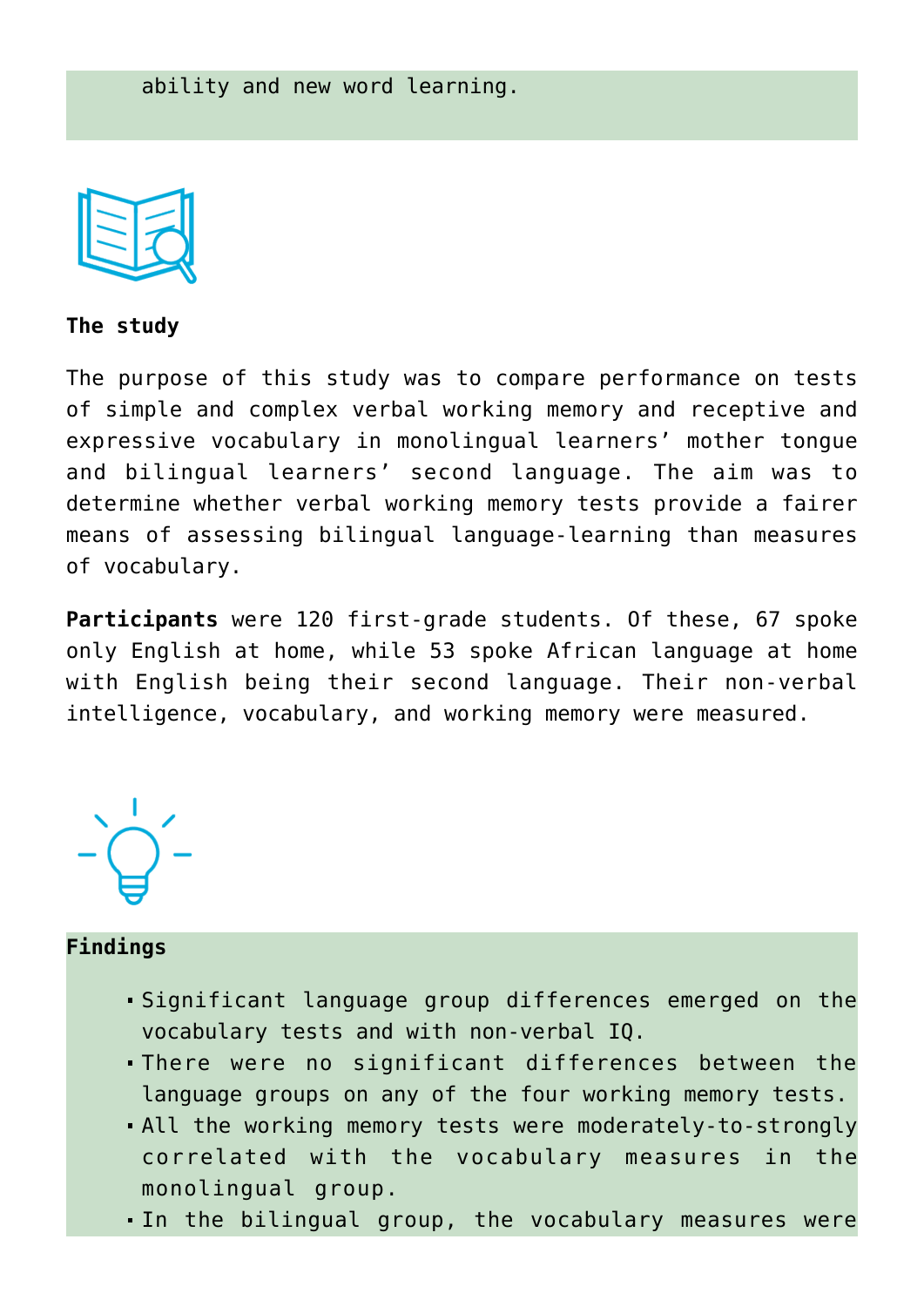only significantly correlated with the digit span tests. Non-word recall and counting recall appear unrelated to expressive and receptive vocabulary in this group.

#### **Summary**

- Worldwide, there has been an increase in the number of immigrant children who do not speak the majority language.
- Psycho-educational assessments of these children may be complicated as they are often conducted in a language that is not the child's mother tongue.
- It would be useful to be able to include tests that can provide an objective indication of typical language processing in such assessments, even when the child is assessed in their second language.
- Working memory tests may be suitable for this kind of assessment.

## **Key findings**

- Monolingual children performed significantly better than bilingual children on the measures of expressive and receptive vocabulary.
- There were no significant differences between language groups on the simple or complex verbal working memory measures, even when differences in vocabulary were statistically accounted for.
- Working memory tests showed different patterns of relationship with the vocabulary tests for monolingual and bilingual groups.